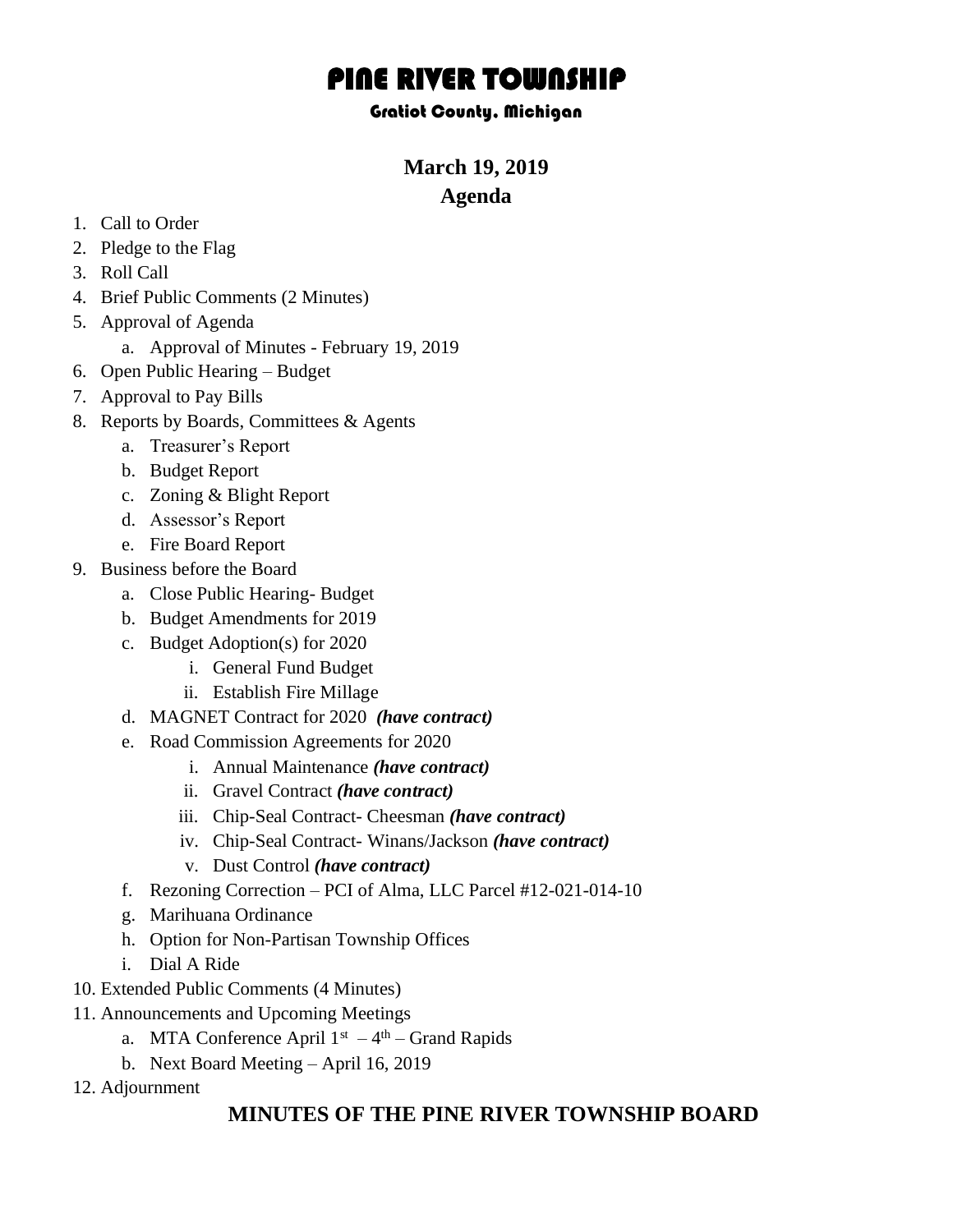## **MONTHLY MEETING MARCH 19, 2019**

- 1) The regular monthly meeting of the Pine River Township Board was called to order at 7:03 P.M. by Supervisor Beeson at the Township Hall.
- 2) Pledge the flag: The board and the public said the pledge to the flag.
- 3) Roll Call: Baker: present, Best: present, Moeggenborg: present, Beeson: present, Whitmore: present. (5) Board members present, (0) absent.
- 4) Brief Public comments (2 minutes): Chuck Murphy announced the County audit has been reviewed and it is mainly positive.
- 5) Approve the Agenda: Motion by Best: second by Baker: to approve the agenda as presented. All present board members approved. Motion carried 5-0.
- 6) Approve the Minutes:

Motion by Best: second by Moeggenborg: to approve the Regular Meeting Minutes of February 19, 2019, as presented. All present board members approved. Motion carried 5-0.

- 7) Open Public Hearing 7:05 P.M.
- 8) Approval to Pay Bills: Motion made by Moeggenborg: second by Best: to pay bills as presented in the amount of \$29,387.93. All present board members approved. Motion carried 5-0.
- 9) Reports by Boards, Committees & Agents
	- a) Treasurers Report Discussion: Board Reviewed, Bank Reconciliations have been received and reviewed by all present. Placed on file.
	- b) Budget Report Discussion: report placed on file.
	- c) Zoning & Blight Officer Michigan One Credit Union will begin construction in front of Family, Farm and Home.
	- d) Assessor Report no report.
	- e) Fire Services no report.
- 10) Business before the Board
	- a) Close Public Hearing Budget i) No public appeared or comments made; closed at 7:14 P.M.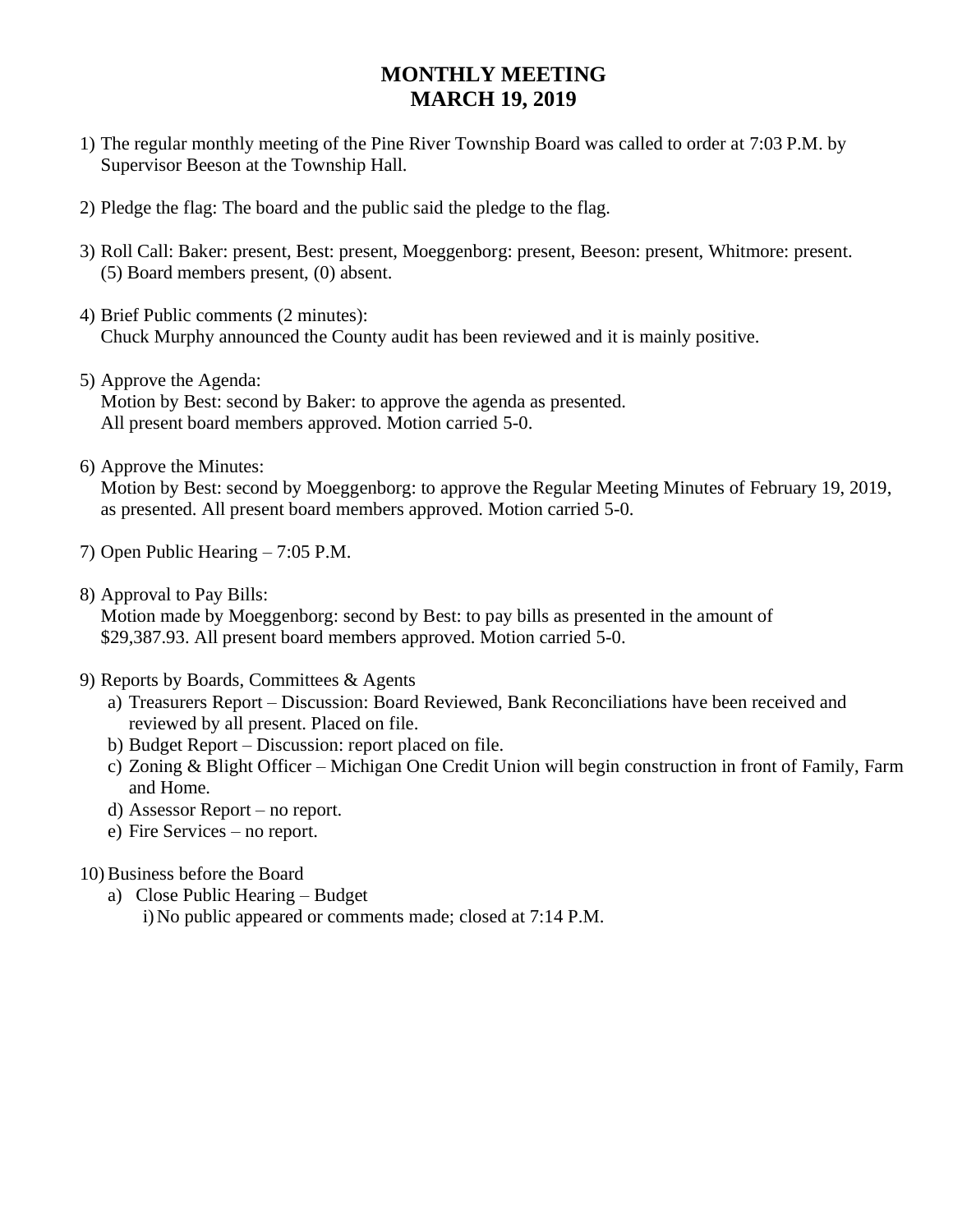b) Budget Amendments for 2019

i)Motion made by Baker: second by Best: to approve amendments made to the 2019 budget. All present board members approved. Motion carried 5-0.

- (1) Amendments as listed:
	- (a) Fund 101 General Operating Fund
	- (b) Revenues
		- (i) Dept 000

|  |  | 1. 406.000 425 Property Taxes | Increase 24,848 |
|--|--|-------------------------------|-----------------|
|--|--|-------------------------------|-----------------|

- 2. 607.000 Administrative Fee Increase 1,000
- 3. 694.000 Miscellaneous Income Increase 7,000
- (ii) Dept 265 Building & Grounds
- 1. 975.000 Capital Outlay Building Increase 31,000
- (iii)Dept 901 General Fund Appropriations
	- 1. 999.401 Capital Outlay Equipment Increase 1,750
- c) Budget Adoption(s) for 2020

i)Motion made by Best: second by Baker: to approve the General Fund Budget. A roll call vote took place. Best: yes; Moeggenborg: yes; Beeson: yes; Whitmore: yes; Baker: yes. All present board members approved. Motion carried 5-0.

ii) Motion made by Baker: second by Best: to approve establishment of Fire Millage. A roll call vote took place. Best: yes; Moeggenborg: yes; Beeson: yes; Whitmore: yes; Baker: yes. All present board members approved. Motion carried 5-0.

d) MAGNET Contract for 2020

i)Motion made by Moeggenborg: second by Best: to accept approve the contract of \$2226 with MAGNET for 2020. All present board members approved. Motion carried 5-0.

- e) Road Commission Agreements for 2020
	- i) Annual Maintenance
		- (1) Motion made by Baker: second by Moeggenborg: to approve the contract with Gratiot County Road Commission to pay \$3,353.65 for annual maintenance. All present board members approved. Motion carried 5-0.
	- ii) Gravel Contract
		- (1) Motion made by Best: second by Baker: to approve the contract with Gratiot County Road Commission to pay \$50,150.10 for gravel on 10.01 miles of local roads. All present board members approved. Motion carried 5-0.
	- iii) Chip-Seal Contract Cheesman
		- (1) Motion made by Whitmore: second by Best: to approve the contract with Gratiot County Road Commission to pay \$22,950.00 to chip-seal with fog seal on Cheesman Road from Begole Road to Michigan Avenue in length of 1.7 miles. All present board members approved. Motion carried 5-0.
	- iv) Chip-Seal Contract Winans/Jackson
		- (1) Motion made by Best: second by Moeggenborg: to approve the contract with Gratiot County Road Commission to pay \$40,500.00 to chip-seal with fog seal on Winans Road from Lincoln Road to M-046 and Jackson Road from Winans Road to Luce Road in length of 3 miles. All present board members approved. Motion carried 5-0.
	- v) Dust Control
		- (1) Motion made by Moeggenborg: second by Best: to approve the contract with Gratiot County Road Commission to pay \$\$19,262.64 for dust control on approximately 39.19 miles of local roads. All present board members approved. Motion carried 5-0.